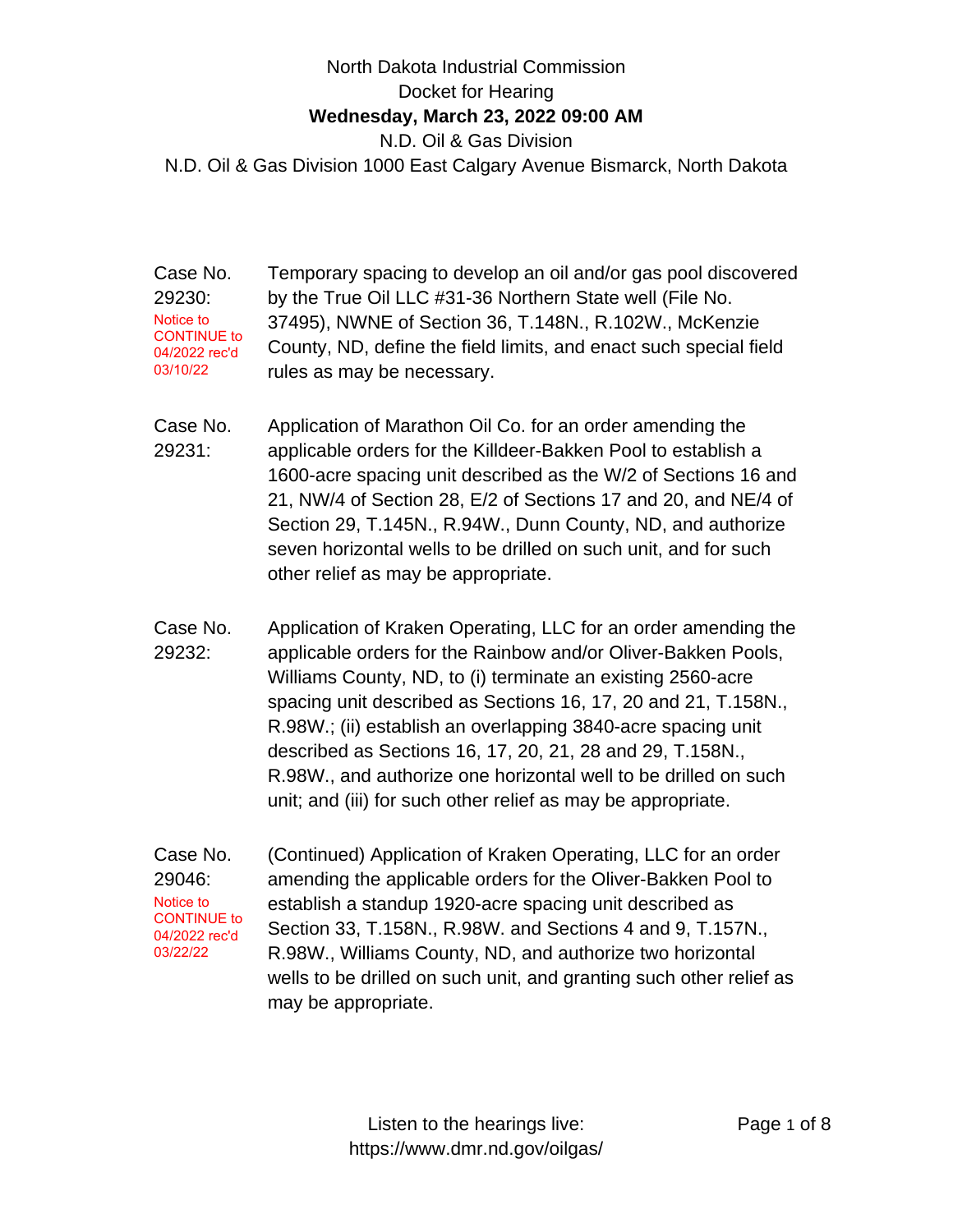Case No. 29073: (Continued) Application of WPX Energy Williston, LLC for an order amending the field rules for the Heart Butte-Bakken Pool, Dunn and McLean Counties, ND to create and establish the following: (i) two overlapping 1920-acre spacing units comprised of Sections 22, 23 and 24; and 25, 26 and 27, all in T.149N., R.91W., authorizing the drilling of up to five horizontal wells in each proposed overlapping 1920-acre spacing unit; and (ii) an overlapping 3840-acre spacing unit comprised of Sections 22, 23, 24, 25, 26 and 27, all in T.149N., R.91.W, authorizing the drilling of one horizontal well on or near the section line between existing spacing units on said proposed 3840-acre spacing unit; and/or for such other and further relief as appropriate. Notice to CONTINUE to 04/2022 rec'd 03/14/22

Case No. 29233: Application of Foundation Energy Management, LLC for an order amending the applicable orders for the Beaver Creek-Bakken Pool to authorize the recompletion and production of one (1) vertical well and two (2) horizontal wells in a 640-acre spacing unit consisting of Section 1, T.142N., R.103W., Golden Valley County, ND, and for such other relief as may be appropriate.

Case No. 29234: Application of Foundation Energy Management, LLC for an order amending the applicable orders for the Beaver Creek-Bakken Pool to authorize the recompletion and production of one (1) vertical well and two (2) horizontal wells in a 640-acre spacing unit consisting of Section 6, T.142N., R.102W., Billings County, ND, and for such other relief as may be appropriate.

Case No. 29119: (Continued) Application of Foundation Energy Management, LLC for an order amending the applicable orders for the Bicentennial-Bakken Pool to authorize the recompletion and production of one (1) vertical well in a 160-acre spacing unit consisting of the SE/4 of Section 28, T.144N., R.103W., Golden Valley County, North Dakota, and for such other relief as may be appropriate. Notice to DISMISS rec'd 03/14/22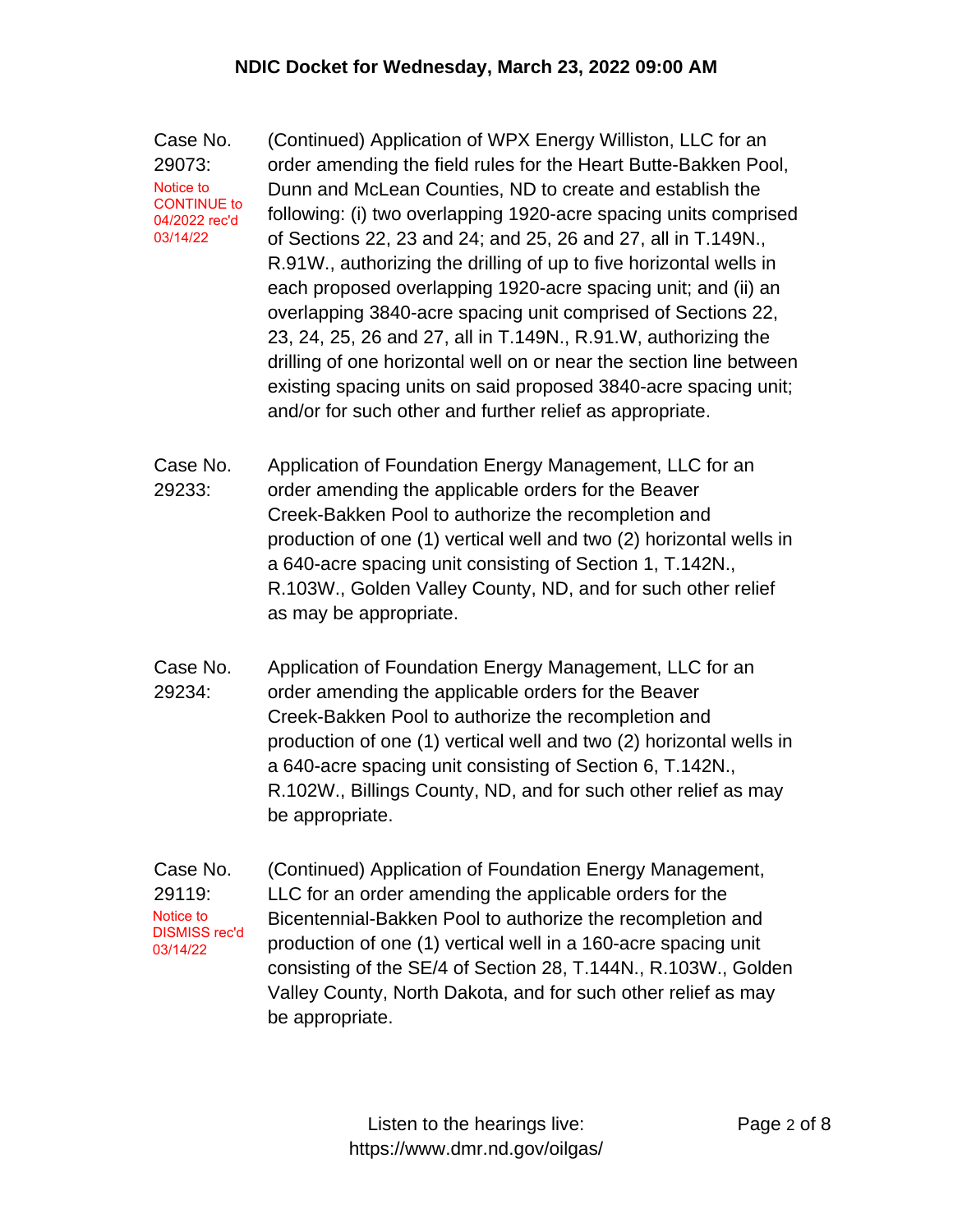| Case No.                                      | (Continued) Application of Foundation Energy Management,           |
|-----------------------------------------------|--------------------------------------------------------------------|
| 29120:                                        | LLC for an order amending the applicable orders for the Beaver     |
| Notice to<br><b>DISMISS rec'd</b><br>03/14/22 | Creek-Bakken Pool to authorize the recompletion and                |
|                                               | production of one (1) existing vertical well in a 160-acre spacing |
|                                               | unit consisting of the SE/4 of Section 1, T.142N., R.103W.,        |
|                                               | Golden Valley County, North Dakota, and for such other relief      |
|                                               | as may be appropriate.                                             |

- Case No. 29121: (Continued) Application of Foundation Energy Management, LLC for an order amending the applicable orders for the Beaver Creek-Bakken Pool to authorize the recompletion and production of one (1) existing vertical well in a 160-acre spacing unit consisting of the NW/4of Section 6, T.142N., R.102W., Billings County, North Dakota, and for such other relief as may be appropriate. Notice to DISMISS rec'd 03/14/22
- Case No. 29235: In the matter of Mimir Energy, LLC, requesting that 31 Operating, LLC be removed as operator of abandoned wells: Hedges 1-R (File No. 5814), Thomas Hedges 3 (File No. 7815), Hedges 6 (File No. 9235), Hedges 5-R (File No. 9236), Hedges 7H (File No. 13737), Hedges/Steinhaus 8H (File No. 13857), Hedges/Steinhaus 9H (File No. 13880), Hedges/Steinhaus 10H (File No. 14489), Hedges/Steinhaus 11H (File No. 14650), Hedges/Steinhaus 12H (File No. 15060), Hedges/Steinhaus 13H (File No. 15061), Steinhaus 1 (File No. 7319), all located in Section 30, T.162N., R.81W., Bottineau County, ND, and that Mimir Energy, LLC be replaced as operator thereof.
- Case No. 29236: Application of Prima Exploration, Inc. for an order pursuant to NDAC § 43 02-03-88.1 pooling all interests in a spacing unit described as Sections 25 and 36, T.161N., R.100W., Alexandria-Bakken Pool, Divide County, ND, as provided by NDCC § 38-08-08, and such other relief as may be appropriate.
- Case No. 29237: Application of Prima Exploration, Inc. for an order pursuant to NDAC § 43 02-03-88.1 pooling all interests in a spacing unit described as Sections 16 and 21, T.160N., R.100W., Smoky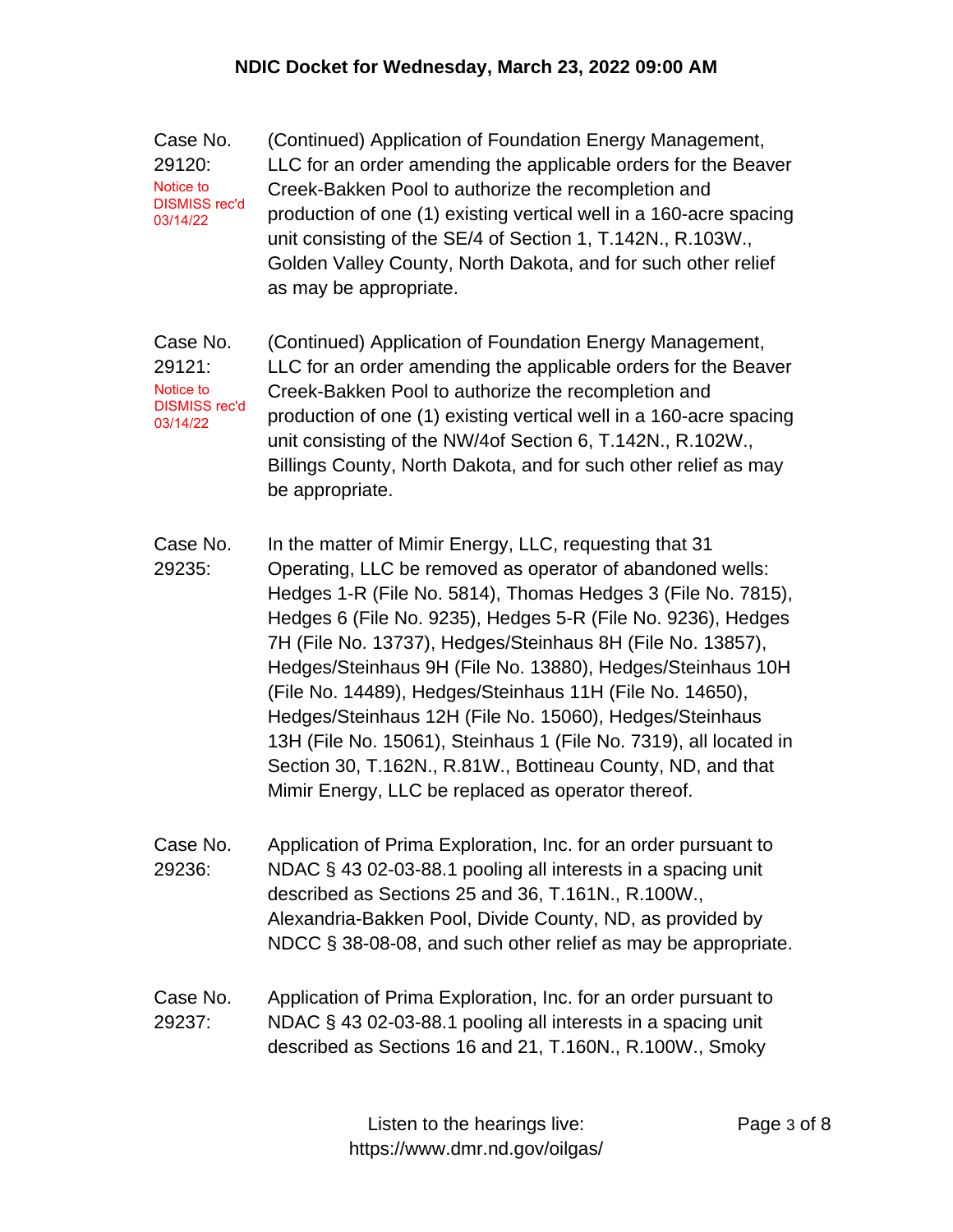Butte-Bakken Pool, Divide County, ND, as provided by NDCC § 38-08-08, and such other relief as may be appropriate.

Case No. 29238: Application of Hess Bakken Investments II, LLC pursuant to NDAC § 43-02-03-88.1 for an order allowing oil and gas produced from the EN-Madisyn-LE- 154-94-0705H-1 (File No. 30259), EN-Madisyn- LE-154-94-0705H-2 (File No. 30260), EN-Madisyn- LE-154-94-0705H-3 (File No. 30261), EN-Madisyn- LE-154-94-0705H-4 (File No. 30262), EN-Madisyn- LE-154-94-0705H-5 (File No. 37429), EN-Madisyn- LE-154-94-0705H-6 (File No. 37430), Sections 5, 6, 7 and 8, T.154N., R.94W., EN-Thompson Trust-154-94-1930H-1 (File No. 21288), EN-Thompson Trust-154-94-1930H-2 (File No. 36347), EN-Thompson Trust-154-94-1930H-3 (File No. 36348), EN-Thompson Trust-154-94-1930H-4 (File No. 36349), EN-Thompson Trust-154-94-1930H-5 (File No. 36350), EN-Thompson Trust-154-94-1930H-6 (File No. 36351), EN-Thompson Trust-154-94-1930H-7 (File No. 33014), EN-Thompson Trust-154-94-1930H-8 (File No. 33015), EN-Thompson Trust-154-94-1930H-9 (File No. 33016), EN-Thompson Trust-154-94-1930H-10 (File No. 33017), and EN-Thompson Trust-154-94-1930H-11 (File No. 33018), Sections 19 and 30, T.154N., R.94W., Mountrail County, ND, wells to be commingled in a central production facility located in the SWSE of Section 18, T.154N., R.94W. (CTB No. 230259), pursuant to NDAC § 43-02-03-48.1 or granting such other and further relief as may be appropriate.

Case No. 29239: Application of Hess Bakken Investments II, LLC pursuant to NDAC § 43-02-03-88.1 for an order allowing vent gas produced from the EN-Madisyn-LE- 154-94-0705H-1 (File No. 30259), EN-Madisyn- LE-154-94-0705H-2 (File No. 30260), EN-Madisyn- LE-154-94-0705H-3 (File No. 30261), EN-Madisyn- LE-154-94-0705H-4 (File No. 30262), EN-Madisyn- LE-154-94-0705H-5 (File No. 37429), EN-Madisyn- LE-154-94-0705H-6 (File No. 37430), Sections 5,

> Listen to the hearings live: https://www.dmr.nd.gov/oilgas/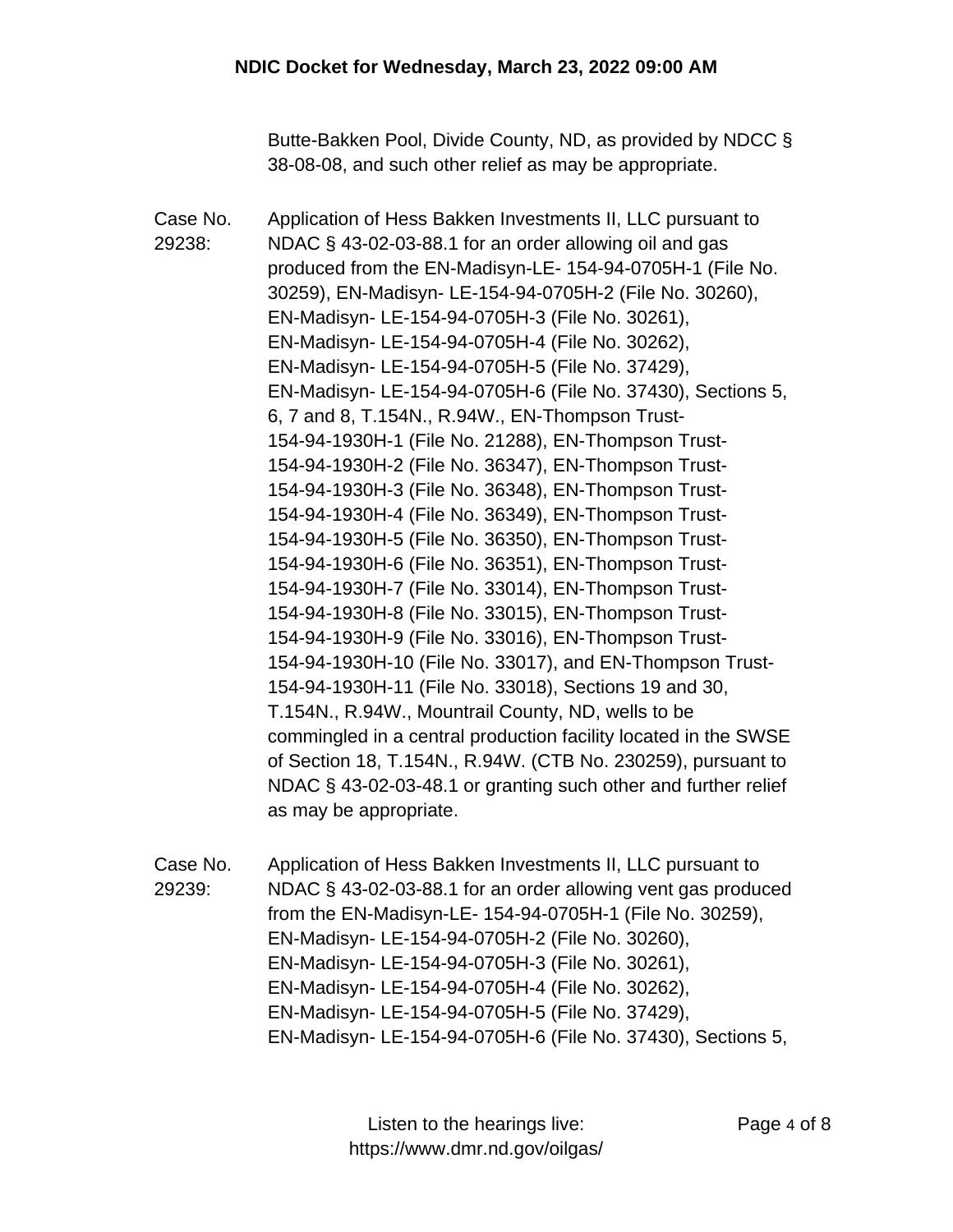6, 7 and 8, T.154N., R.94W., EN-Thompson Trust-154-94-1930H-1 (File No. 21288), EN-Thompson Trust-154-94-1930H-2 (File No. 36347), EN-Thompson Trust-154-94-1930H-3 (File No. 36348), EN-Thompson Trust-154-94-1930H-4 (File No. 36349), EN-Thompson Trust-154-94-1930H-5 (File No. 36350), EN-Thompson Trust-154-94-1930H-6 (File No. 36351), EN-Thompson Trust-154-94-1930H-7 (File No. 33014), EN-Thompson Trust-154-94-1930H-8 (File No. 33015), EN-Thompson Trust-154-94-1930H-9 (File No. 33016), EN-Thompson Trust-154-94-1930H-10 (File No. 33017), EN-Thompson Trust-154-94-1930H-11 (File No. 33018), Sections 19 and 30, T.154N., R.94W., EN-Thronson- 154-94-2029H-1 (File No. 21287), EN-Kulczyk- 154-94-2029H-2 (File No. 34941), EN-Kulczyk- 154-94-2029H-5 (File No. 31417), EN-Kulczyk-154-94-2029H-6 (File No. 31416), EN-Kulczyk- 154-94-2029H-7 (File No. 31415), EN-Kulczyk- 154-94-2029H-8 (File No. 31414), EN-Kulczyk- 154-94-2029H-9 (File No. 31413), EN-Kulczyk- 154-94-2029H-10 (File No. 31412), EN-Kulczyk-154-94-2029H-11 (File No. 34938), EN-Kulczyk-154-94-2029H-12 (File No. 34939), and EN-Kulczyk-154-94-2029H-13 (File No. 34940), Sections 20 and 29, T.154N., R.94W., Mountrail County, ND, wells to be commingled in a central production facility located in the SWSE of Section 18, T.154N., R.94W. (CTB No. 230259), pursuant to NDAC § 43-02-03-48.1 or granting such other and further relief as may be appropriate.

Case No. 29240: Application of Grayson Mill Energy, LLC pursuant to NDAC § 43-02-03-88.1 for an order allowing oil and gas produced from the Abelmann State 21-16 #2H (File No. 21153), Sections 16 and 21, T.152N., R.101W., Ron 28-33 2H, and Ron 28-33 3H, Sections 28 and 33, T.152N., R.101W., McKenzie County, ND, wells to be commingled in an existing CTB (CTB No. 121153) located in the SWSW of Section 21, T.152N., R.101W., and allowing twenty-four consecutive hour monthly testing for such facility, pursuant to NDAC § 43-02-03-48.1, or granting such Notice to DISMISS rec'd 03/08/22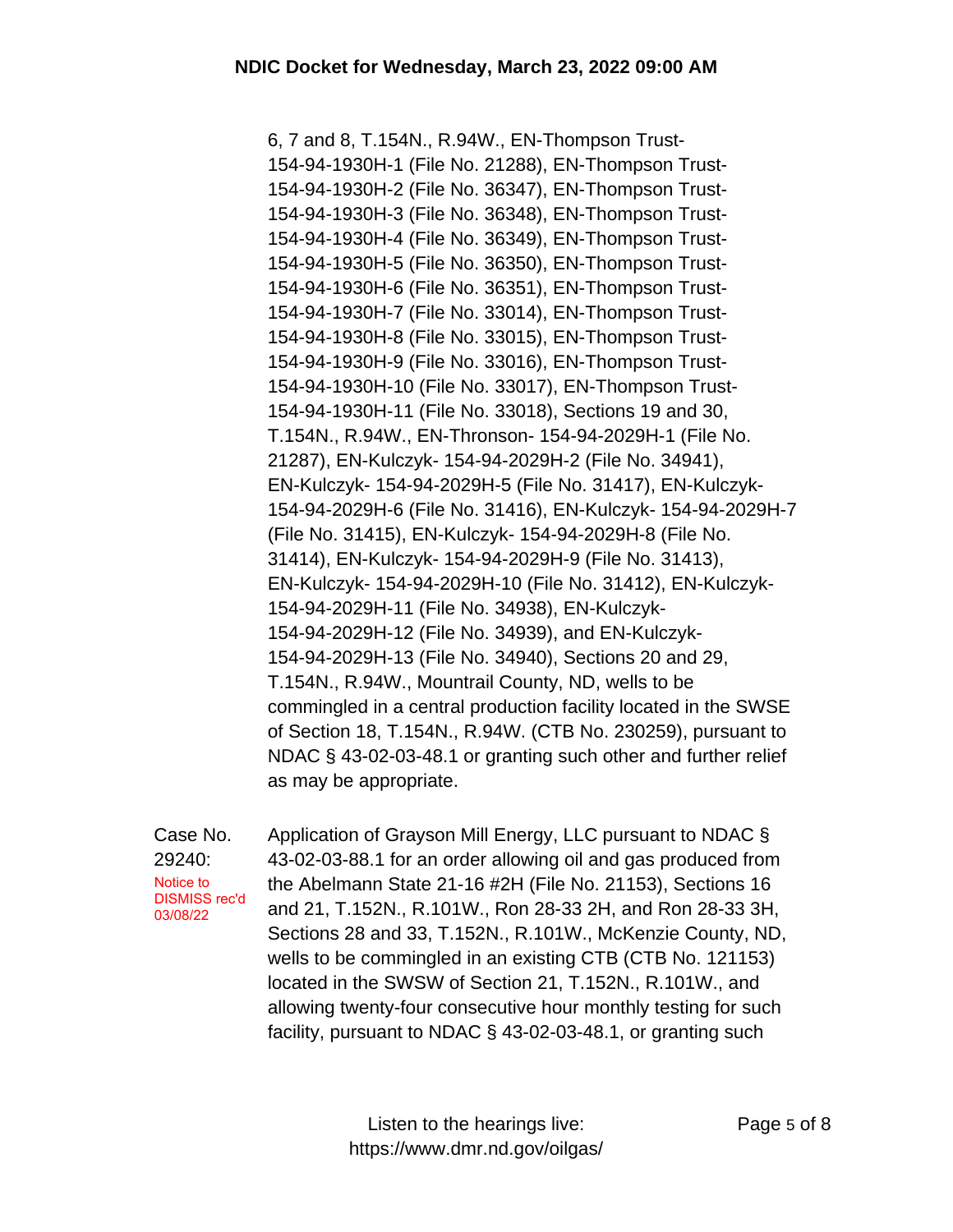other relief as may be appropriate.

Case No. 29241: Application of Grayson Mill Energy, LLC pursuant to NDAC § 43-02-03-88.1 for an order allowing oil and gas produced from the Bugs 27-22 2H, Bugs 27-22 3H, Bugs 27-22 4H, Sections 22 and 27, T.151N., R.100W., Lloyd 34-3 1-H (File No. 19539), Lloyd 34-3 4H, and Lloyd 34-3 5H, Section 34, T.151N., R.100W. and Section 3, T.150N., R.100W., McKenzie County, ND, wells to be commingled in an existing CTB (CTB No. 119539) located in the NWNE of Section 34, T.151N., R.100W., and allowing twenty-four consecutive hour monthly testing for such facility, pursuant to NDAC § 43-02-03-48.1, or granting such other relief as may be appropriate. Notice to DISMISS rec'd 03/08/22

Case No. 29242: Application of Burlington Resources Oil & Gas Co. LP pursuant to NDAC § 43-02-03-88.1 for an order allowing vapor recovery unit gas produced from the Cherry Tree 1Z TFH (File No. 37635), Cherry Claire 1Y MBH (File No. 37636), Cherry Margarita 1X TFH (File No. 37637), Cherry Daquiri 1W MBH (File No. 37638), Cherry Ice Cream 1V TFH (File No. 37639), Cherry Danish 1U MBH (File No. 37631), Cherry Juice 1T TFH (File No. 37632), Cherry Creek 11-25H (File No. 17402), Cherry Blossom 1S MBH (File No. 37633), Sections 25 and 36, T.149N., R.97W., and Cherry Pie 1R TFH ULW (File No. 37634), Sections 25 and 36, T.149N., R.97W. and Sections 30 and 31, T.149N., R.96W., McKenzie County, ND, wells to be commingled in a central production facility located in the NWNW of Section 25, T.149N., R.97W., pursuant to NDAC § 43-02-03-48.1 or granting such other and further relief as may be appropriate.

Case No. 29243: Application of Whiting Oil and Gas Corp. for an order pursuant to NDAC § 43 02-03-88.1 pooling all interests in a spacing unit described as Sections 24 and 25, T.154N., R.92W. and Sections 19 and 30, T.154N., R.91W., Sanish-Bakken Pool, Mountrail County, ND, as provided by NDCC § 38-08-08, and such other relief as may be appropriate.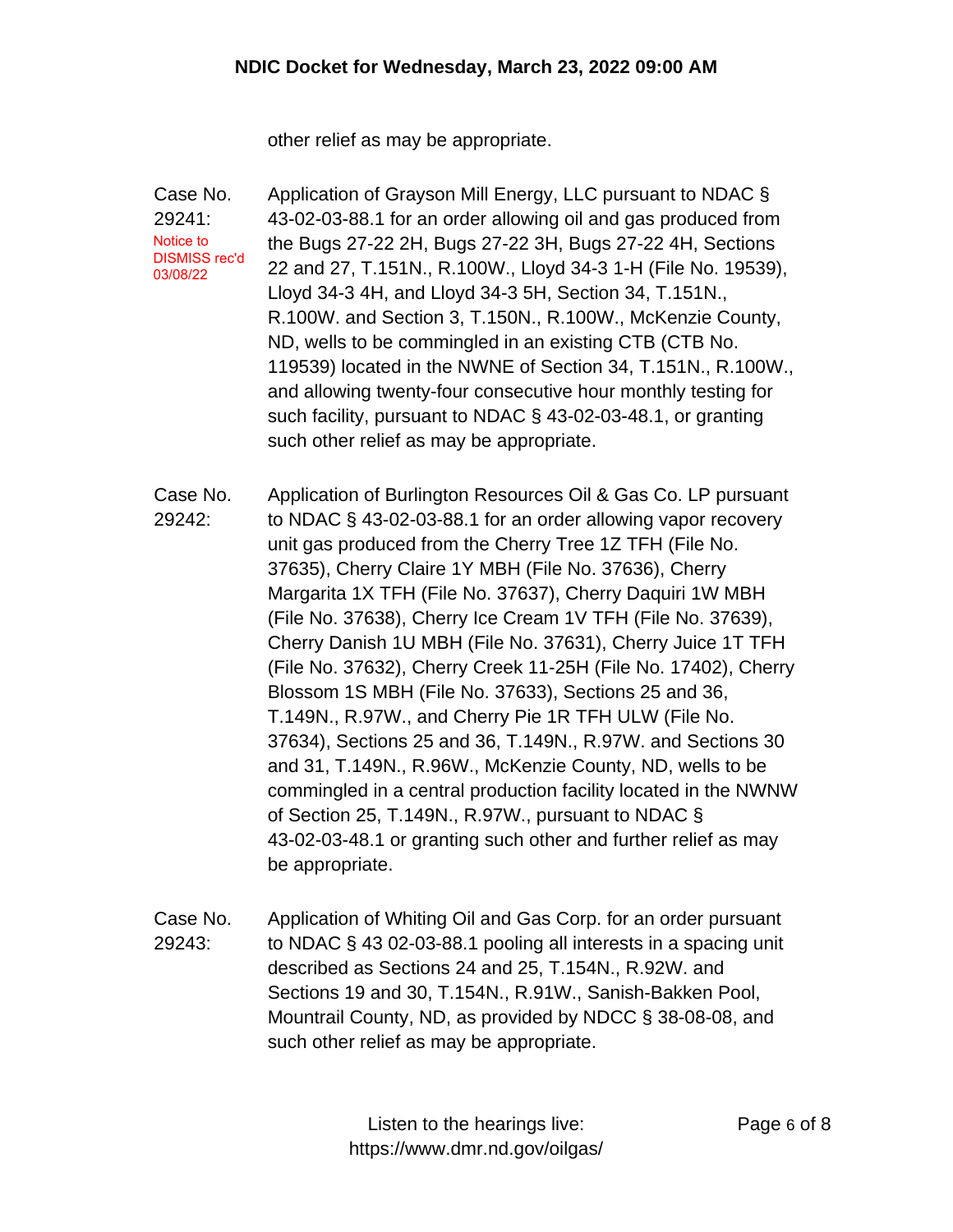- Case No. 29244: Application of Whiting Oil and Gas Corp. for an order pursuant to NDAC § 43 02-03-88.1 pooling all interests in a spacing unit described as Sections 14, 15, 22 and 23, T.154N., R.91W., Sanish-Bakken Pool, Mountrail County, ND, as provided by NDCC § 38-08-08, and such other relief as may be appropriate.
- Case No. 29245: Application of Whiting Oil and Gas Corp. for an order pursuant to NDAC § 43 02-03-88.1 pooling all interests in a spacing unit described as Sections 32, 33 and 34, T.154N., R.91W. and Sections 3, 4 and 5, T.153N., R.91W., Sanish-Bakken Pool, Mountrail County, ND, as provided by NDCC § 38-08-08, and such other relief as may be appropriate.
- Case No. 29246: Application of Whiting Oil and Gas Corp. for an order pursuant to NDAC § 43 02-03-88.1 pooling all interests in a spacing unit described as Sections 1, 12 and 13, T.153N., R.92W. and Sections 6, 7 and 18, T.153N., R.91W., Sanish-Bakken Pool, Mountrail County, ND, as provided by NDCC § 38-08-08, and such other relief as may be appropriate.
- Case No. 29247: Application of Whiting Oil and Gas Corp. for an order pursuant to NDAC § 43 02-03-88.1 pooling all interests in a spacing unit described as Sections 4, 5, 8, 9, 16 and 17, T.153N., R.91W., Sanish-Bakken Pool, Mountrail County, ND, as provided by NDCC § 38-08-08, and such other relief as may be appropriate.
- Case No. 29248: Application of Whiting Oil and Gas Corp. for an order pursuant to NDAC § 43 02-03-88.1 pooling all interests in a spacing unit described as Sections 15, 16, 21 and 22, T.153N., R.91W., Sanish-Bakken Pool, Mountrail County, ND, as provided by NDCC § 38-08-08, and such other relief as may be appropriate.
- Case No. 29249: Application of Ovintiv Production Inc. for an order amending the applicable orders for the Westberg-Bakken Pool to authorize up to two horizontal wells to be drilled on an overlapping 2560-acre spacing unit described as Sections 25 and 36, T.152N., R.97W.